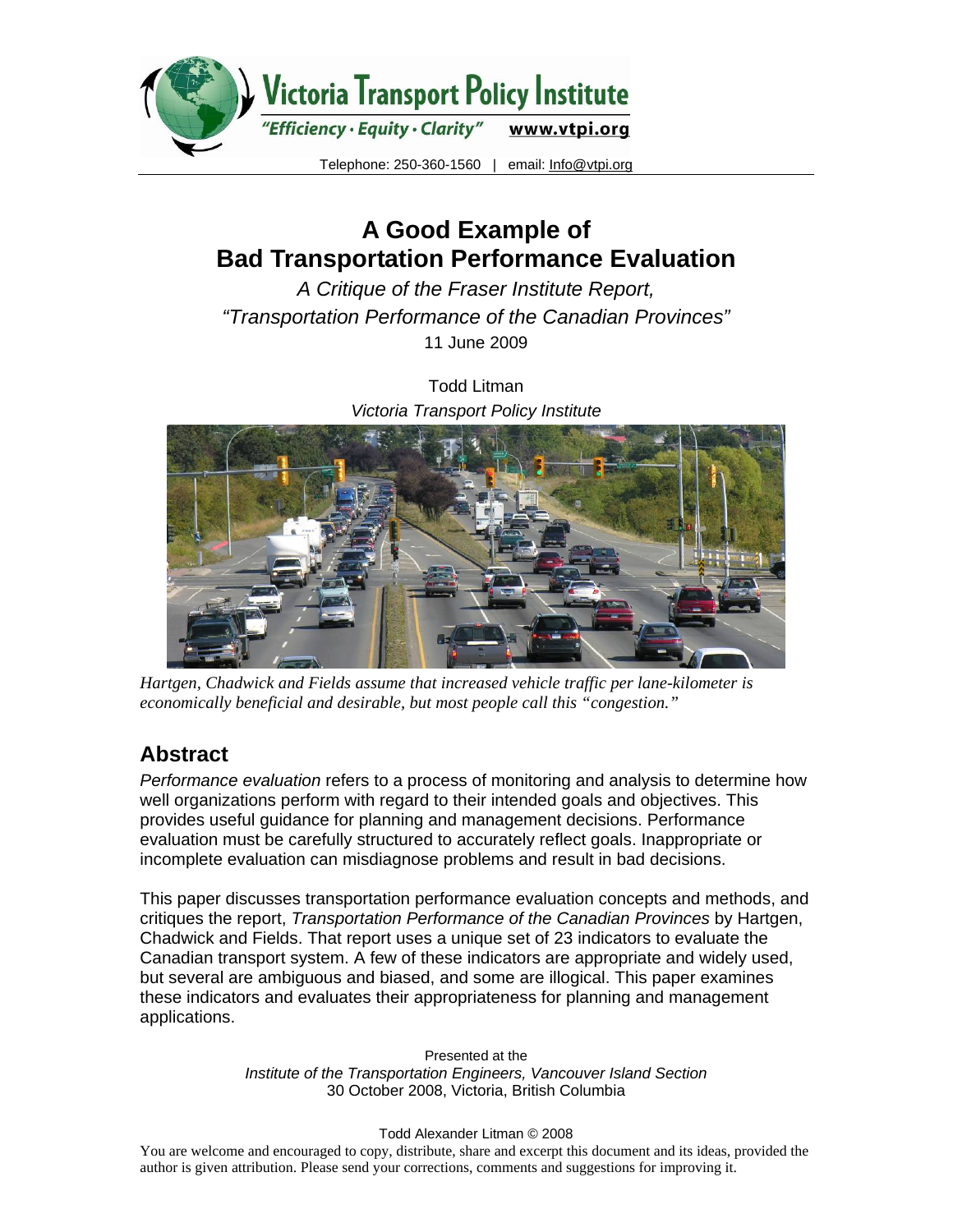## **Introduction**

An effective health maintenance program includes regular checkups to monitor patients' fitness and medical conditions in order to help identify, prevent and manage problems. A responsible patient is comforted to hear their physician report, "The checkup indicates that you are overall healthy, but I am recommending some actions you can take to improve your fitness and health."

Similarly, organizations (including businesses, agencies and governments), need ongoing performance evaluation to identify potential problems and optimize productivity. Just as physicians track factors such as diet, body weight, blood pressure and lung capacity, good managers track various factors to monitor organizational fitness and health.

*Performance evaluation* refers to a monitoring and analysis process to determine how well policies, programs and projects perform with regard to their intended goals and objectives*. Performance indicators* (also called *measures of effectiveness*) are specific measurable outcomes used to evaluate progress toward established goals and objectives. A *performance index* is a set of performance indicators in a framework designed to facilitate analysis. Commonly used performance indices include school grades, sports ratings, economic productivity indicators, and investment rating systems.

Performance indices have many practical applications including trend analysis, comparisons, target setting, and incentives (such as rewards) for managers and employees. They provide a navigation system that indicates where the organization is, where it wants to go, and how to get there. They help identify developing problems and the effectiveness of solutions.

Performance indicators must be carefully selected to accurately reflect goals and identify problems. Inappropriate or incomplete indices can misdiagnose problems and misdirect decision-makers. For example, an index that only considers quantity will encourage organizations to produce abundant but inferior output, while an index that only considers quality can result in high quality but inadequate production quantity.

This paper discusses transportation performance evaluation concepts and principles, and critiques the 2008 report, *Transportation Performance of the Canadian Provinces*, by Hartgen, Chadwick and Fields, published by the Fraser Institute, a libertarian research organization located in Vancouver, Canada.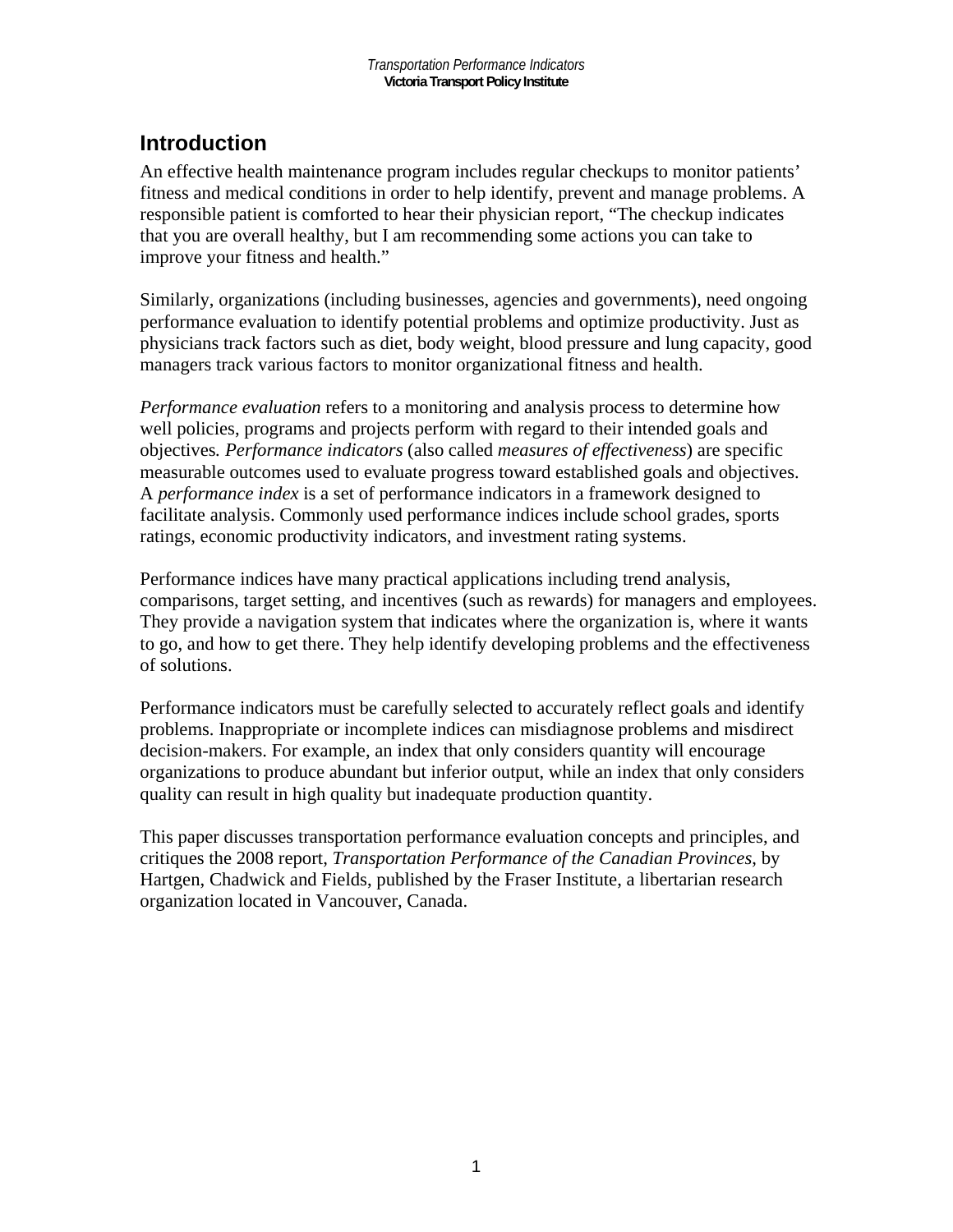## **Transportation Performance Indicators**

Transportation professionals have developed considerable information on performance evaluation, including guidance for internal (within the organization) analysis (CalTrans 2008; TRB 2008), strategic planning (CTE 2008), and sustainable transport planning (CST 2003; STI 2008). Conventional transportation performance indicators, such as roadway Level-of-Service (LOS) ratings and average traffic speeds, primarily considered motor vehicle traffic conditions ("Multi-modal LOS" VTPI). They have been criticized for ignoring or undervaluing other impacts and objectives, such as cost efficiency, equity, community livability and environmental quality (SFCTA 2008). In recent years, many transport organizations have developed more comprehensive performance indicator sets that better reflect diverse planning goals and objectives (WSDOT 2008; Litman 2007).

Good performance indices reflect the following principles (FHWA 2000; CST 2003):

- Include various goals and perspectives.
- Effectively indicate how well goals and objectives are being met.
- Are clearly defined.
- Are simple, understandable, logical, and repeatable.
- Can be collected economically.
- Are suitable for trend and comparative analysis.
- Are accessible, understandable and useful to decision-makers and other stakeholders.

Transportation performance evaluation should generally be based on *accessibility* (the ability to reach desired services and activities) rather than just *mobility* (physical movement), because access is the ultimate goal of most transport activity (Levinson and El-Geneidy 2006; Litman 2003; "Accessibility," VTPI 2008). Mobility is one factor that affects accessibility, but other factors are also important, including land use patterns and mobility substitutes such as electronic communication. Mobility-based performance evaluation can lead to planning decisions that increase vehicle travel and associated costs but fail to improve overall accessibility. For example, automobile-oriented transportation improvements, such as road and parking expansion, and highway-oriented land use development, tend to reduce walking, cycling and public transit access and increase travel distances, reducing overall accessibility, particularly for non-drivers. In many situations, overall accessibility can be improved in ways that reduce total motor vehicle travel by improving alternative modes and creating more accessible and multi-modal land use development patterns. Accessibility-oriented indicators will recognize these benefits, but mobility-oriented indicators will not.

There are three general types of performance indicators:

- *Service quality* These reflect the quality of service experienced by users.
- *Outcomes*  These reflect outcomes or outputs.
- *Cost efficiency* These reflect the ratio of inputs (costs) to outputs (desired benefits).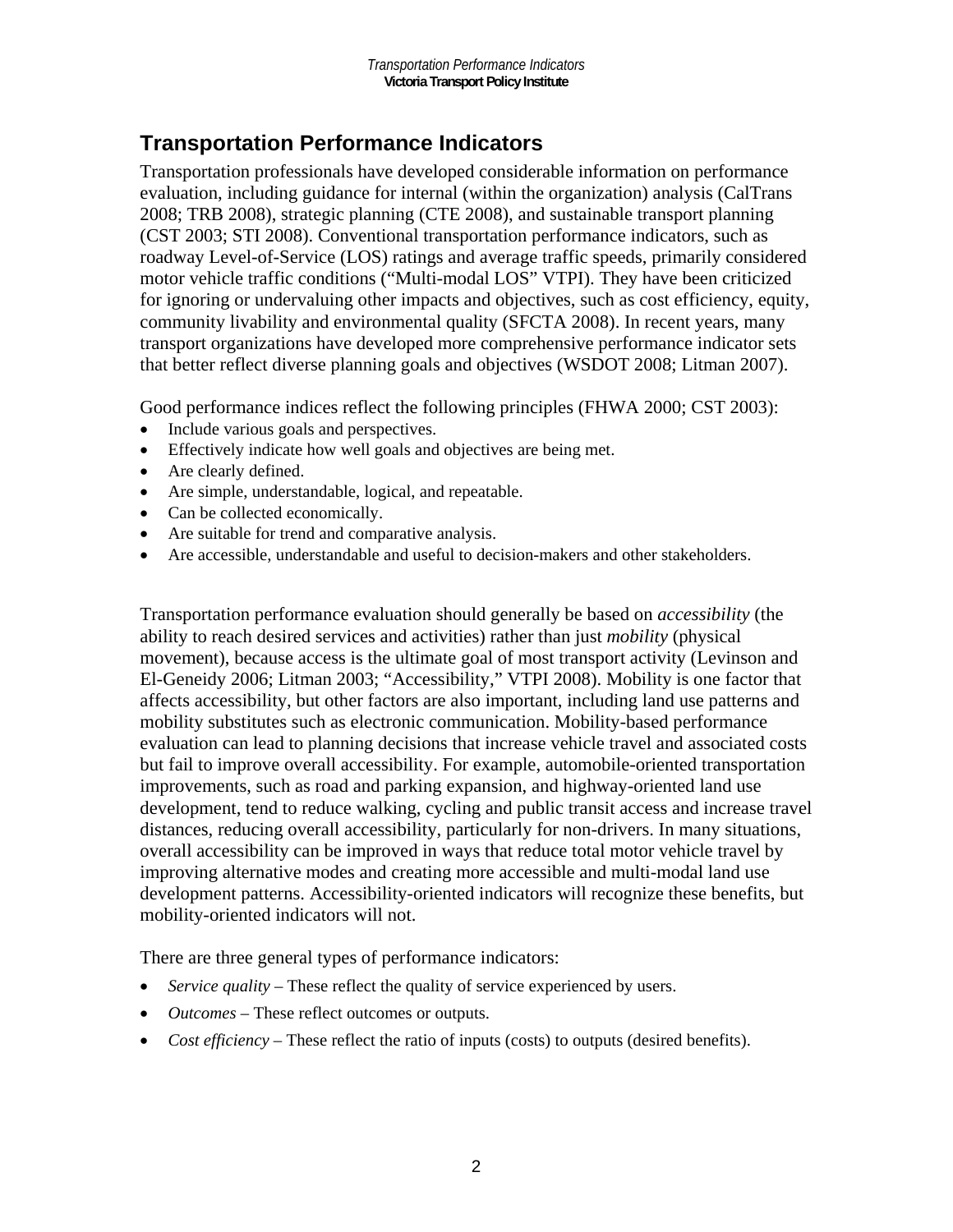Each type is important. Service quality reflects users' perspectives. Outcomes reflect planning objectives. Cost efficiency reflects economic performance. Table 1 illustrates examples of these indicators for various transport modes. Level-Of-Service (LOS) ratings are now available for evaluating most modes ("Multi-Modal LOS" VTPI, 2008).

| I ANIC I       | $\blacksquare$                   |                                 |                          |
|----------------|----------------------------------|---------------------------------|--------------------------|
| <b>Mode</b>    | <b>Service Quality</b>           | <b>Outcomes</b>                 | <b>Cost Efficiency</b>   |
|                | Sidewalk/path supply             | Pedestrian mode split           | Cost per sidewalk-km     |
| Walking        | Pedestrian LOS                   | Avg. annual walk distance       | Cost per walk-km         |
|                | Crosswalk conditions             | Pedestrian crash rates          | Cost per capita          |
|                | Bike path and lane supply        | Bicycle mode split              | Cost per path-km         |
| Cycling        | Cycling LOS                      | Avg. annual cycle distance      | Cost per cycle-km        |
|                | Path conditions                  | Cyclist crash rates             | Cost per capita          |
|                | Roadway supply                   | Avg. auto trip travel time      | Cost per lane-km         |
| Automobile     | Roadway pavement condition       | Vehicle energy consumption      | Cost per vehicle-km      |
|                | Roadway LOS                      | and pollution emissions         | User cost per capita     |
|                | Parking availability             | Motor vehicle crash rates       | External cost per capita |
|                | Transit supply                   | Transit mode split              | User cost per pass.-km   |
| Public transit | <b>Transit LOS</b>               | Per capita transit travel       | User cost per capita     |
|                | Transit stop and station quality | Avg. transit trip travel time   | Subsidy per capita       |
|                | Fare affordability               | Transit crash and assault rates |                          |
|                | Taxi supply                      | Taxi use                        | Cost per taxi-trip       |
| Taxi           | Average response time            | Taxi crash and assault rates    | <b>External costs</b>    |
|                | Transport system integration     | Total transportation costs      | Total cost passenger-km  |
| Multi-modal    | Accessibility from homes to      | Total average commute time      | Total cost per capita    |
|                | common destinations              | Total crash casualty rates      | External cost per capita |
|                | User survey results              |                                 |                          |
| Aviation       | Airport supply                   | Air travel use                  | Cost per trip            |
|                | Air travel service frequency     | Air travel crash rates          | <b>External costs</b>    |
|                | Air travel reliability           |                                 | Airport subsidies        |
| Rail           | Rail line supply                 | Rail mode split                 | Cost per rail-km         |
|                | Rail service speed and           | Rail traffic volumes            | Cost per tonne-km        |
|                | reliability                      | Rail crash rates                | <b>External costs</b>    |
| Marine         | Marine service supply            | Marine mode split               | Cost per tonne-km        |
|                | Marine service speed and         | Marine traffic volumes          | Subsidies                |
|                | reliability                      | Marine accident rates           | <b>External costs</b>    |

#### *Table 1* **Examples of Performance Indicators for Various Modes**

*This table illustrates various types of performance indicators.*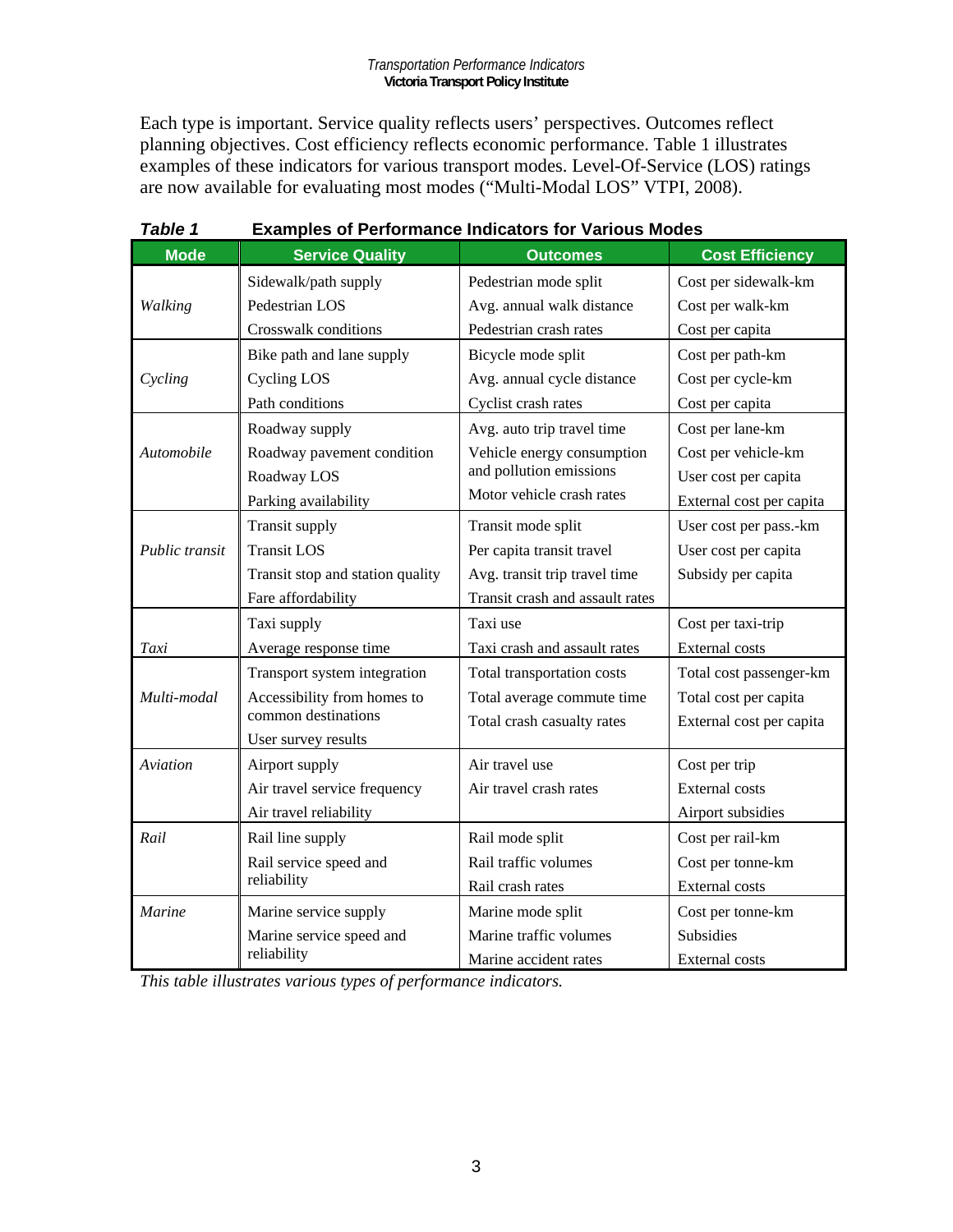Most indicators use *reference units*, measurement units normalized for comparing impacts, such as per capita, per kilometer, per trip, per vehicle and per dollar. The selection of reference units can affect how problems are defined and which solutions are considered. For example, distance-based units, such as per vehicle-kilometer favor rural and suburban conditions, where residents own more vehicles, drive greater distances at higher speeds, and have lower per-mile crash rates than in urban areas. Measuring impacts per trip or per capita favors urban conditions where residents own fewer vehicles, have more nearby destinations, use alternative modes more, and have less severe crashes.

With distance-based reference units such as per-kilometer- fuel-consumption and trafficfatalities-per-billion-vehicle-kilometers, performance ratings tend to improve with increased annual vehicle mileage. Per-capita units measure *total* impacts, which do increase with mileage. Distance-based units ignore the increases in total consumer costs, accidents and pollution emission problems caused by increased vehicle travel, and the benefits of strategies that reduce total vehicle travel. Similarly, distance-based units ignore the potential benefits of strategies that improve High Occupant Vehicle (HOV) travel. For example, HOV lanes may carry a relatively small portion of total vehiclekilometers, and so appear inefficient if measured in this way, but carry a larger portion of passenger-kilometers, and reduce total travel time and vehicle costs.

For these reasons, *per capita* and *annualized per capita* are generally the best reference units for evaluating overall costs and risks. Other reference units may be appropriate for evaluating specific projects. For example, congestion reduction impacts on a particular corridor can be evaluated *per additional peak-period person trip* accommodated.

Performance evaluation should also account for differences in conditions and demands. Like should be compared with like, or comparisons should include adjustment factors that account for geographic, demographic or economic differences. For example, urban roadways experience heavy traffic volumes and congestion, while many rural roads receive little use. As a result, urban roadways have high construction and maintenance costs per lane-kilometer, but low costs per vehicle-kilometer because the costs are divided by many vehicle-kilometers. Similarly, high urban traffic densities result in relatively high per-kilometer crash rates in cities, but these tend to be lower-speed crashes. Rural driving has lower crash frequencies but greater crash severities and more driving per capita, resulting in higher per capita traffic fatality rates in rural areas. As a result, it is inappropriate to compare urban and rural indicator values without acknowledging these differences and how the selection of reference units can affect results. Similarly, roadway performance analysis should account for the substantial differences in construction and maintenance costs between flatland and mountainous conditions, and freight performance evaluation should take into account differences in handling costs between bulk and manufactured goods. Failure to account for such differences in comparative analysis results in inaccurate results and unfair ratings.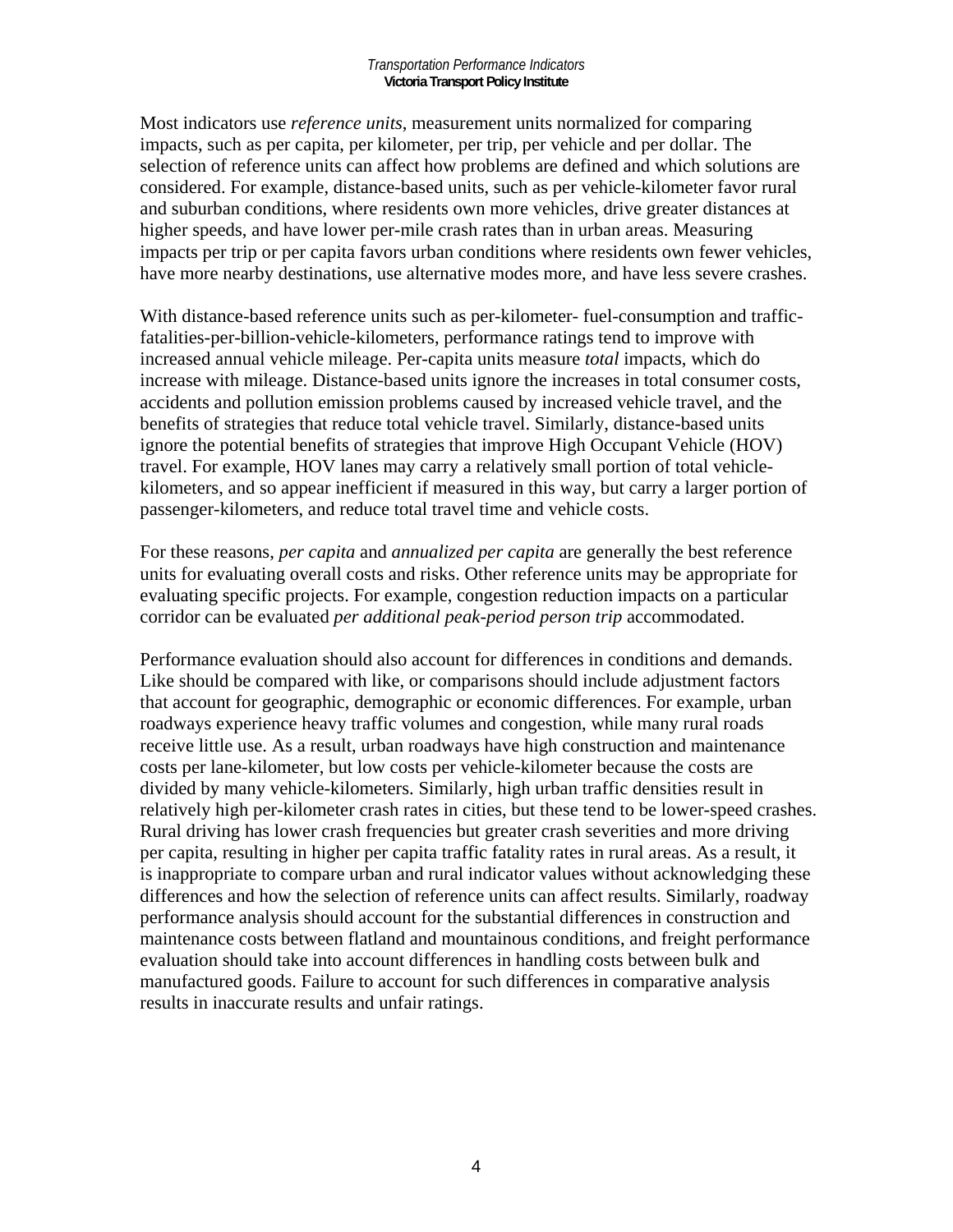## **A Good Example of Bad Indicators**

The 2008 report, *Transportation Performance of the Canadian Provinces*, by Hartgen, Chadwick and Fields published by the Fraser Institute uses a unique set of 23 indicators to evaluate and compare transportation system performance of Canadian provinces. The report's stated intent is to improve transportation performance nationwide by establishing key baseline information that can be used to track performance over time. The report rates provinces from best to worst with regard to specific indicators and aggregate indices.

The authors provide little information about how their index was created. A project like this usually starts with a review of existing literature, discussing what the authors consider good and bad about various approaches, and specific descriptions of how they selected their indicators. Although the authors list numerous references from popular and technical sources, they mention none of the performance evaluation guides by leading transportation professional organizations (OTM 2008; WSDOT 2008; TRB 2008), and although they provide general comments about performance evaluation they offer no details about the indicators they considered and their selection process.

Table 2 shows their performance index. Although some indicators are appropriate and commonly used, others are ambiguous, and a few are illogical for comparative analysis. For example, the safety indicator (*fatality rate per billion vehicle km*) and congestion indicator (*annual hours of delay per capita*) are widely used, but the roadway indicator (*vehicle kilometers of travel per two-lane kilometer of road*) is ambiguous (a higher value could indicate cost efficiency or inadequate roadway supply and congestion) and inherently favors more urbanized provinces over more rural provinces.

The highway cost efficiency indicator (*provincial expenditures per kilometer of major road*) favors provinces with inexpensive, low-volume roads, although the results would be reversed if based on expenditures per *vehicle-kilometer*, which recognizes that the economic value of roads results from their use. Aviation indicators (*passengers* and *tonnes of cargo per flight*) favor provinces with major airports. A road freight efficiency indicator (*Total employment per truck border crossing*) is ambiguous, and rail and marine indicators (*Origin tonnes per km of first line track* and *Port operator expenditures per tonne handled*) ignore differences in handling costs between different types of freight. It implies a province that ships more bulk goods (such as aggregates and potash) has a more productive transport system than one that ships high value manufactured goods.

The study evaluates safety using distance-based indicators such as *fatality rate per billion vehicle km*, which as mentioned earlier, ignores the safety impacts of changes in vehicle travel. *Per capita fatality rates* are more appropriate to measure overall risk, and allow traffic accidents to be compared with other health risks. Congestion costs are measured per capita, as is appropriate. Although government costs are included, there are no indicators of user costs or affordability (such as per capita transport expenditures, or transit and airline fares relative to incomes), business costs (such as parking facility costs and subsidies), user convenience or comfort (such as transit service quantity and crowding), or environmental impacts (such as air and noise pollution).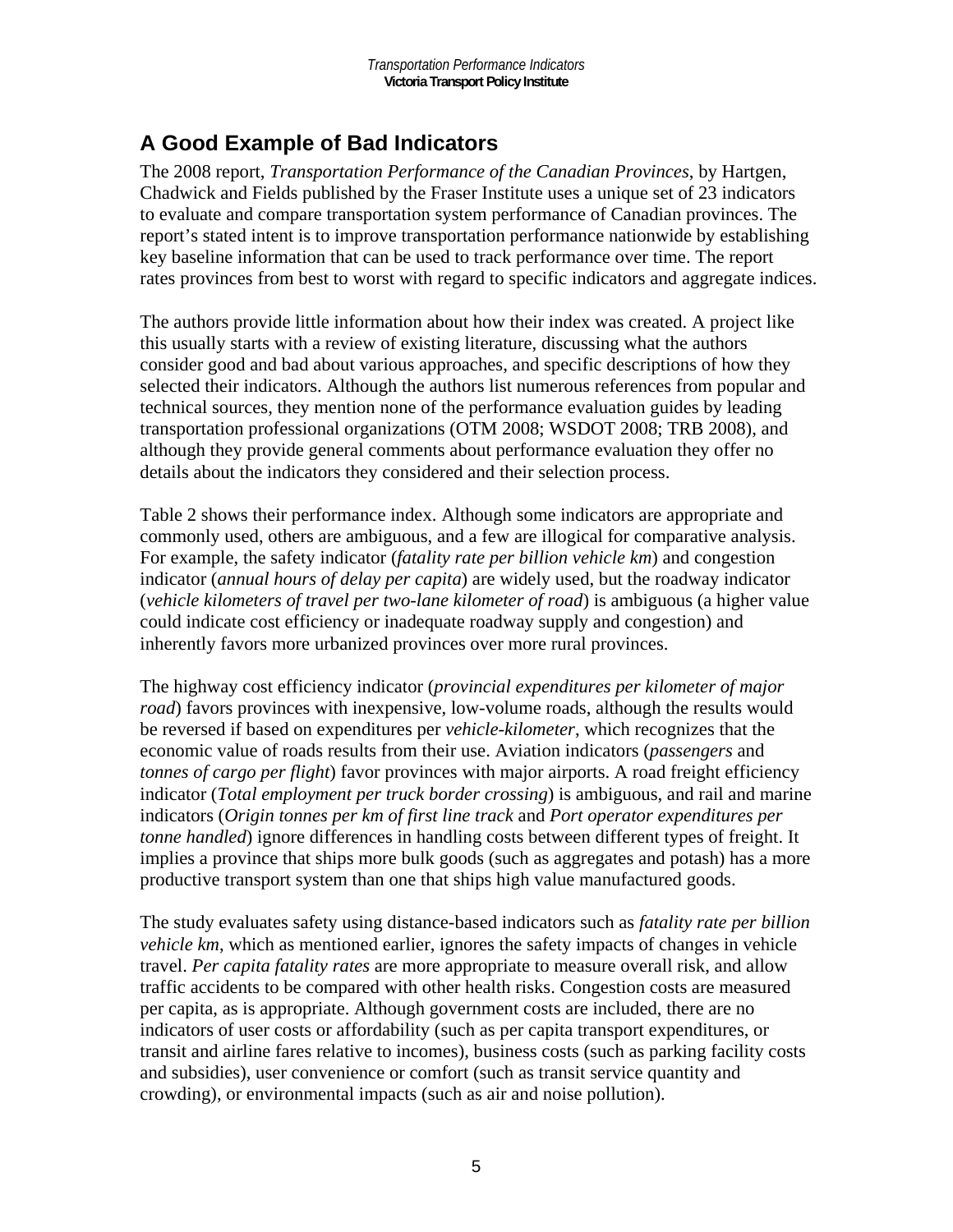| <b>Mode</b>      | <b>Dimension</b>   | <b>Measure</b>                                      | <b>Measure</b><br>weight | <b>Modal weight</b><br>(trips or tonnes) | <b>Grand weight</b><br>(trips & tonnes) |
|------------------|--------------------|-----------------------------------------------------|--------------------------|------------------------------------------|-----------------------------------------|
| <b>Passenger</b> |                    |                                                     |                          |                                          | 90%                                     |
|                  | Traffic<br>Vehicle | km of travel per two-lane km of<br>road             | 1/8                      | 96.50%                                   |                                         |
|                  | Cost               | Provincial expenditures per km,<br>major road       | 1/8                      |                                          |                                         |
| Highway          | Condition          | Percent of major roads in fair or<br>poor condition | 1/8                      |                                          |                                         |
|                  | Access             | Travel time to Ottawa                               | 1/8                      |                                          |                                         |
|                  | Access             | Travel time to US border                            | 1/8                      |                                          |                                         |
|                  | Safety             | Fatality rate per billion veh-km                    | 1/8                      |                                          |                                         |
|                  | Congestion         | Annual hours of delay per capita                    | 1/8                      |                                          |                                         |
|                  | Access             | Avg. round trip commute time                        | 1/8                      |                                          |                                         |
| <b>Transit</b>   | Traffic            | Ridership per capita served                         | 1/2                      | 3.24%                                    |                                         |
|                  | Cost               | Operating cost per trip                             | 1/2                      |                                          |                                         |
|                  | Traffic            | Passengers per flight                               | 1/2                      | 0.17%                                    |                                         |
| Air              | Safety             | Accidents per million passengers                    | 1/2                      |                                          |                                         |
| Rail             |                    | Not evaluated                                       |                          | 0.01%                                    |                                         |
|                  | Traffic            | Government operating cost per<br>passenger          | 1/2                      | 0.08%                                    |                                         |
| Marine           | Safety             | Accidents per million passengers                    | 1/2                      |                                          |                                         |
| <b>Freight</b>   |                    |                                                     |                          |                                          | 10%                                     |
|                  | Traffic            | Tonnes of truck traffic per km of<br>road           | 1/3                      | 23.80%                                   |                                         |
| Highway          | Safety             | Fatal collisions per million tonnes                 | 1/3                      |                                          |                                         |
|                  | Trade              | Total employment per truck border<br>crossing       | 1/3                      |                                          |                                         |
| Air              | Traffic            | Tonne of cargo per flight                           | 1.0                      | 0.10%                                    |                                         |
|                  | Traffic            | Origin tonnes per km of first line<br>track         | 1/2                      | 27.20%                                   |                                         |
| Rail             | Safety             | Rail accidents per million<br>originating tonnes    | 1/2                      |                                          |                                         |
|                  | Traffic            | Port operator expenditures per<br>tonne handled     | 1/3                      | 48.90                                    |                                         |
| Marine           | Safety             | Port expense/revenue ratio                          | 1/3                      |                                          |                                         |
|                  | Trade              | Shipping accidents per mill. tonnes                 | $\overline{1/3}$         |                                          |                                         |

|  | Table 2 |  | <b>Performance Index</b> (Hartgen, Chadwick and Fields 2008) |  |
|--|---------|--|--------------------------------------------------------------|--|
|--|---------|--|--------------------------------------------------------------|--|

*This table summarizes the performance indicators used by Hartgen, Chadwick and Fields.* 

Because the index gives passenger transport 90% of the total weight, and highway transportation 96.5% of that, highway transport receives 87% of total weight. These weights are based on each mode's share of trips, although for economic analysis they should be weighted based on value, which would raise the importance of air and freight transport, and perhaps public transit. This weighting favors lower-value transport, such as bulk goods movement over higher value transport. For example, it assumes that a percentage improvement in highway travel speed, safety and cost efficiency is much more important than the same proportional improvement to other modes.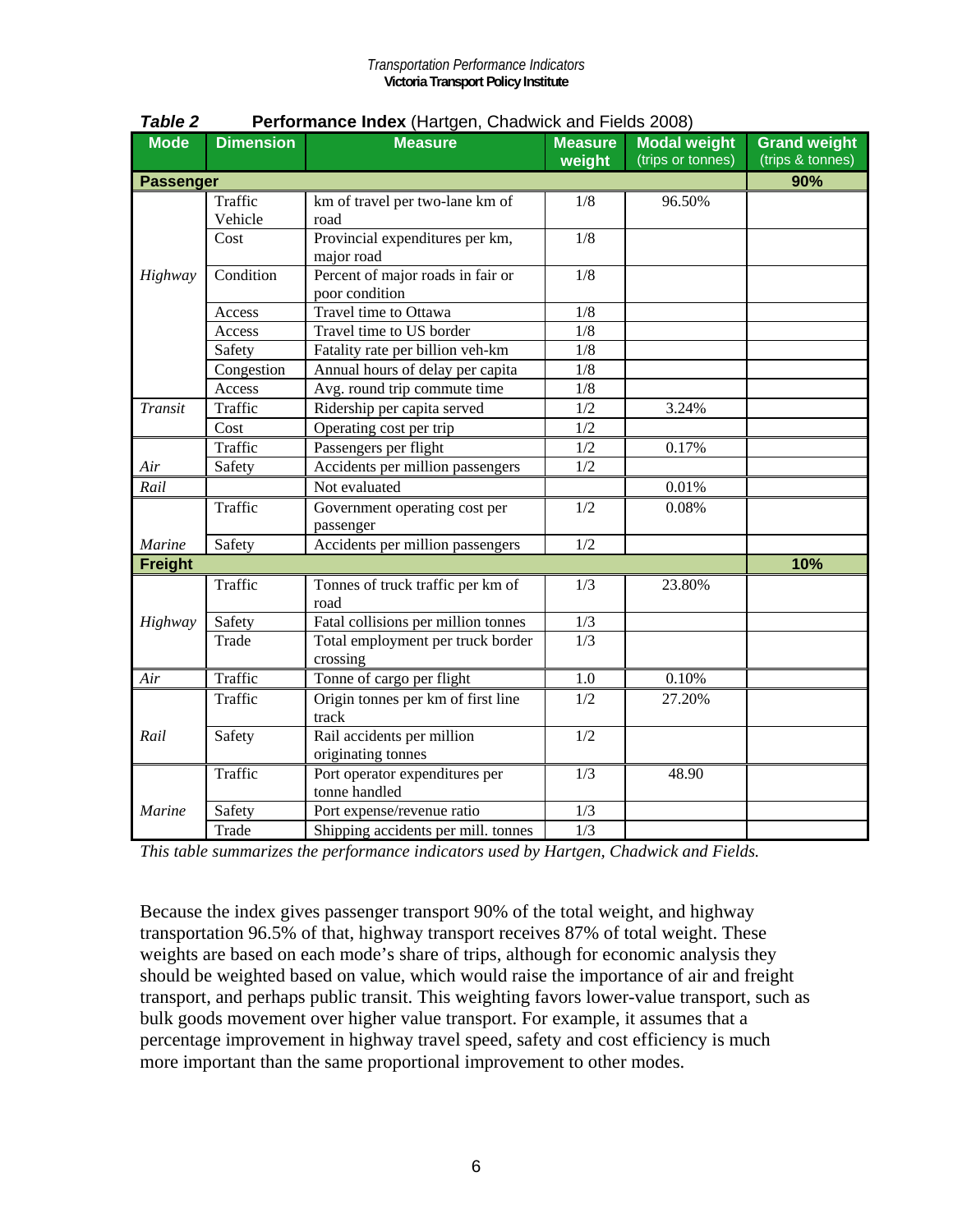The index assumes that increased vehicle travel per roadway kilometer is desirable and so favors policies that encourage driving such as more dispersed land use development (sprawl), minimal fuel prices and road tolls, and minimal provision of alternative modes. Roadway cost efficiency is evaluated based on provincial expenditures per roadkilometer, which favors construction of more low-cost roads, offloading costs to other levels of government, and toll financing. Those may be appropriate, but are not necessarily indicators of overall improvement in transport system performances.

The study includes highway *access* indicators (travel times to Ottawa, the U.S. border and for commuting) but no comparable indicators for other modes. This reflects a misunderstanding of the concept of accessibility, which is multi-modal. There are no indicators of non-motorized travel, although walking and cycling have greater mode share than many of the modes the study includes. Public transit gets only 3% of the weight of highway transport. Although it considers transit ridership desirable, user comfort and safety are not measured and transit service cost minimization is favoured. No or cheap transit service is considered better than comprehensive transit service providing basic mobility over a broad area, or high quality urban transit service designed to attract travelers who would otherwise drive on congested highways. Similarly, air, rail, ferry, and the various forms of freight transport would only receive modest support, due to their low weights. The index favors cheap ferry services (acknowledging that ferry service costs are really incomparable, the study arbitrarily reduces New Brunswick, Newfoundland and Labrador ferry performance ratios).

The report indicates that British Columbia has a relatively high traffic crash rate. Although British Columbia has a 49% higher fatality rate than the national average measured by distance (13.9 versus 9.3 deaths per billion vehicle-kilometers), it is only 19% higher when measured per capita (10.8 versus 9.1), which is generally a better indicator of overall risk and transport system performance as previously discussed.



*British Columbia has a relatively high distance-based crash rate but less if measured per capita.* 

 $\overline{a}$ <sup>1</sup> Canadian Motor Vehicle Traffic Collision Statistics (www.tc.gc.ca/roadsafety/tp/tp3322/2005/page5.htm)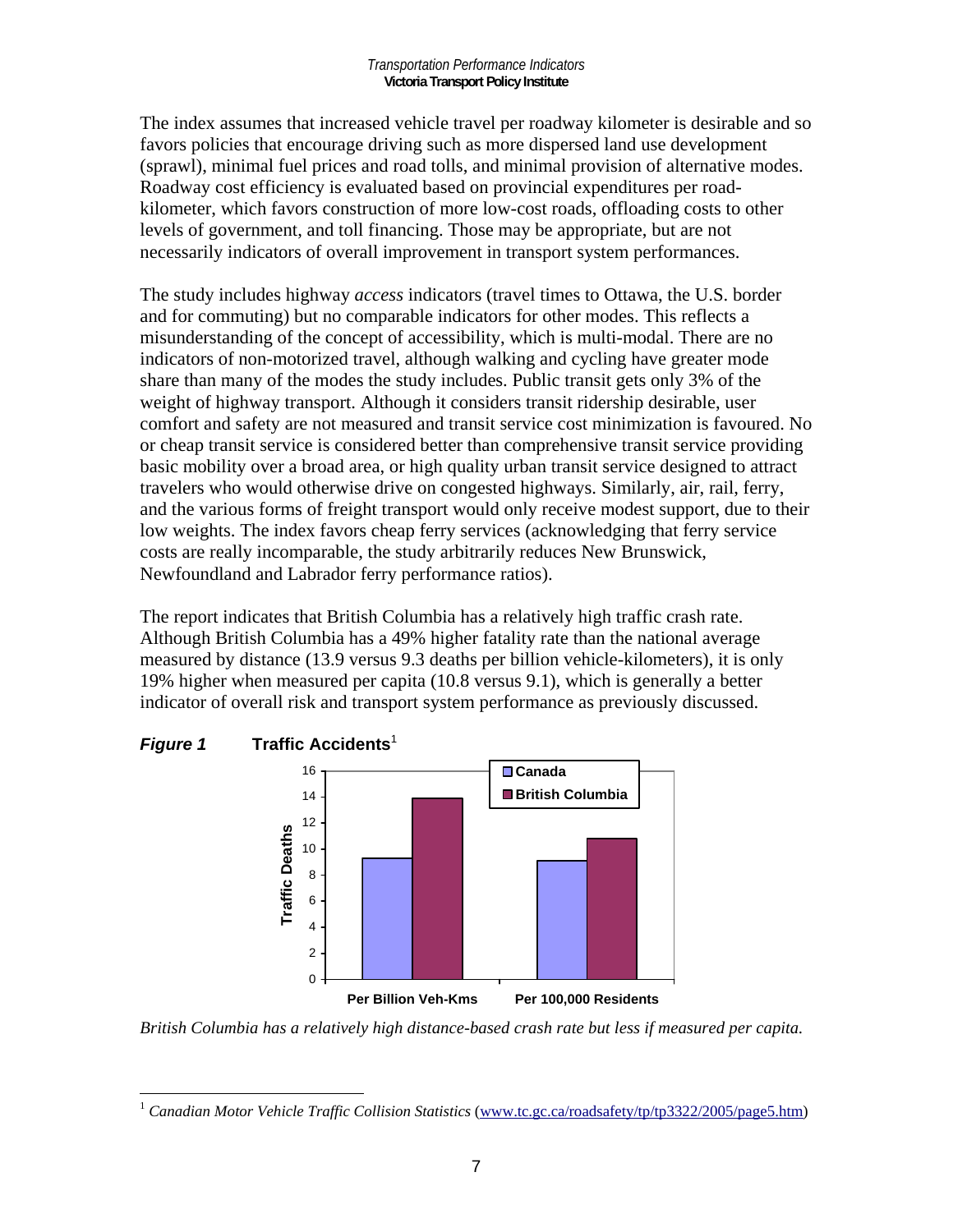Two indicators are particularly illogical: *Travel time to Ottawa* and *Travel time to US border*. Although accessibility indicators (such as jobs within 30 minute commute of homes) are appropriate and increasingly used to evaluate transport systems (Levinson and El-Geneidy 2006), these are inappropriate because they assume:

- Canada has only two economically important destinations: Ottawa and the U.S. In fact, Canada has many regions each with multiple economic activity centers. Economic success requires access to diverse destinations within and between regions.
- Ottawa is Canada's economic center. Although a major administrative center, it has only modest economic importance. If a single city were to be selected, it should be Toronto.
- All travelers drive to Ottawa, although most (particularly business and wealthy tourists who have the most economic importance) generally fly when traveling longer distances.

Consider the transport policies and conditions these indicators imply are desirable:

- *Km of travel per two-lane km of road*. Vehicle travel should be encouraged and concentrated on minimal road kilometers. Provinces with busier roads have better transport systems than provinces with lower-volume roads.
- *Annual hours of congestion delay per capita* and *average commute times*. Rural areas have better, more productive transport systems than dense, urban areas with heavy commute volumes, although cities actually tend to have higher per capita economic productivity.
- *Provincial expenditures per km of major road*. Provinces should minimize highway expenditures even if that reduces service quality or off-loads costs to other levels of governments. Provinces with better highways and more challenging terrain are inferior.
- *Travel time to Ottawa* and *Travel time to US border*. Central and southern provinces have better transport systems than western, eastern and northern provinces.
- *Total employment per truck border crossing*. Provinces should minimize border crossings.
- *Government costs per ferry trip*. Provinces should only subsidize short, high volume routes.
- *Port operator expenditures per tonne handled*. A province is more productive if it transports easily handled products (for example, coal rather than automobiles).

Unsurprisingly, the study ranks Ontario first (it has the fastest highway travel time to Ottawa, is highly urbanized and is a major transfer center); British Columbia last for personal transport (it is distant from Ottawa and has many costly, mountainous roads); and Newfoundland and Labrador last for freight transport (they have minimal rail and air freight volumes). These conclusions are meaningless. The study's analysis may be precise (calculated to several significant figures), but useless for planning and management applications. For example, unless the British Columbia Ministry of Transportation can move the province closer to Ottawa, highway travel time to that city indicates nothing about the provinces' transport planning problems and priorities. Similarly, unless its provincial government can make Newfoundland and Labrador into major rail and air freight transport hubs, its ranking by this methodology will stay low.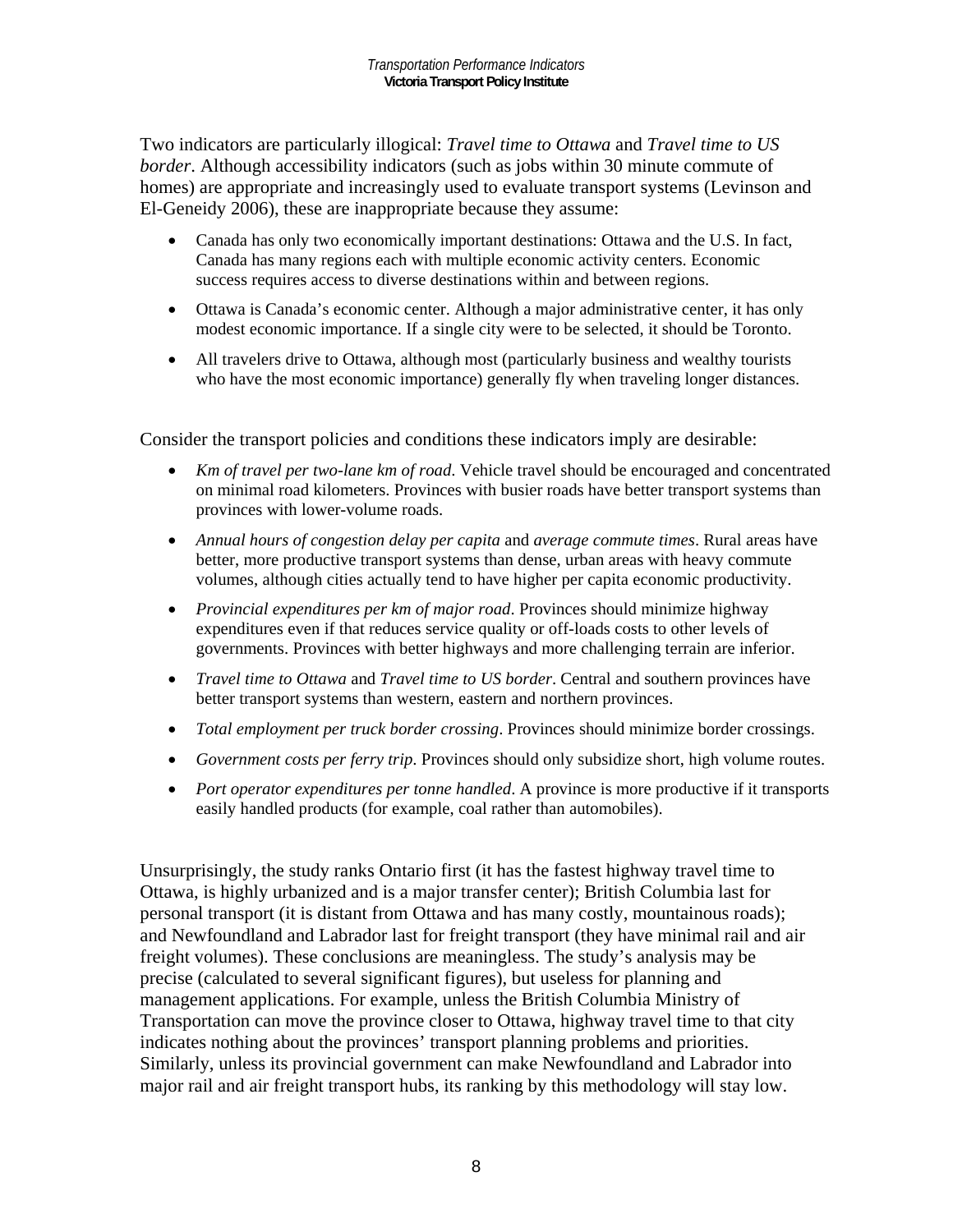Table 3 critiques Hartgen, Chadwick and Fields' index. Many of their indicators are ambiguous and biased. Only a few are really useful for transport planning. The index has significant omissions. Below are examples of indicators that could be added to more accurately reflect overall transport system performance:

- Nonmotorized transport service quality indicators (sidewalk, crosswalk and path supply, facility quality, safety).
- Public transit service quality indicators (service supply, crowding, safety and affordability)
- Freight transport value (rather than volume).
- Energy consumption and efficiency.
- Consumer transportation costs and affordability.
- Pollution emissions.
- Ouality of mobility for non-drivers (universal design of sidewalks and transit services, paratransit availability, fare discounts for disadvantaged populations).
- Accessibility (portion of jobs and affordable housing located in areas with nearby services, walkability, bike paths and transit services).

The authors acknowledge that their index is arbitrary and incomplete and so offer the following defence:

Of course, some provincial road managers would immediately point out that the provinces are not comparable. For example, British Columbia has road traffic, congestion, cost-ofbusiness, weather, terrain, and climatic conditions that are vastly different from Saskatchewan. That might be, but other provinces might counter that they do not have the fiscal resources that the more populous provinces have and, therefore, are constrained as to actions they can take. Following this logic, one would be quickly led to the absurd conclusion that no comparisons between provinces are ever possible. Our view is that, even with different circumstances, each province is responsible for the road system's upkeep and expansion using the resources it has. And each province is dependent on others for accessibility, since modal systems connect provinces. Therefore, a measure that shows how much each province has to work with, relative to system and size, is a useful comparative measure of resources that should translate into results.

This fails to enlighten. The wording is unclear, particularly the last sentence. It implies that only a few "road managers" would question the study's assumptions and methods. It appears to argue that since performance must be evaluated, any index can be used for comparison, regardless of how arbitrary and biased. This is irrational and unfair, particularly if results are used to rate organizations or jurisdictions as *good* and *bad*, as Hartgen, Chadwick and Fields do, rather than simply a time series analysis of individual jurisdictions.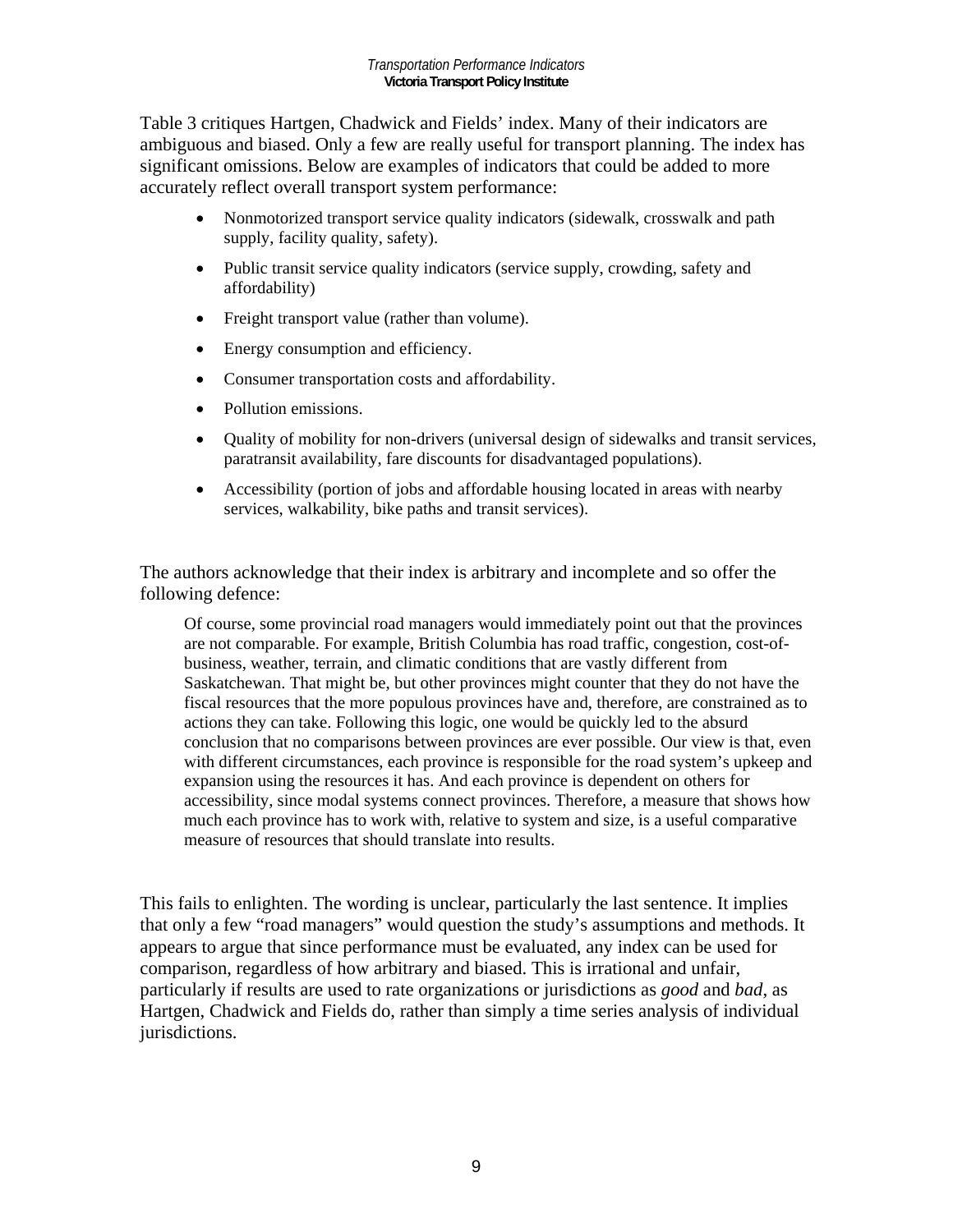| <b>Indicator</b>                                        | <b>Critique</b>                                                      | <b>Favors (Direction of Bias)</b>                       | <b>Grade</b>   |
|---------------------------------------------------------|----------------------------------------------------------------------|---------------------------------------------------------|----------------|
| Kilometers of vehicle travel per<br>two-lane km of road | Ambiguous. Could indicate<br>inadequate road supply.                 | Urban conditions and<br>increased vehicle traffic.      | D              |
| Provincial expenditures per<br>major road kilometer     | Inappropriate. Ignores geographic<br>and traffic volume differences. | Rural conditions, and cheap,<br>inferior roads.         | $\mathbf C$    |
| Percent of major roads in fair or<br>poor condition     | Appropriate                                                          |                                                         | A              |
| Roadway travel time to Ottawa                           | Inappropriate. Misrepresents the<br>concept of access.               | Central provinces, particularly<br>Ontario and Quebec.  | $\mathbf{F}$   |
| Roadway travel time to US<br>border                     | Inappropriate. Misrepresents the<br>concept of access.               | Southern provinces.                                     | F              |
| Traffic fatality rate per billion<br>vehicle-kms        | Mobility-based.                                                      | Increased motor vehicle travel.                         | $\mathbf C$    |
| Annual hours of congestion<br>delay per capita          | Appropriate, but data are limited to<br>a few cities.                | Provinces with few large<br>cities.                     | B              |
| Average round trip commuting<br>time                    | Inappropriate as a road indicator;<br>should apply to all modes.     | Smaller cities and rural areas.                         | $\mathbf B$    |
| Transit ridership per capita<br>served                  | Appropriate if one of several transit<br>quality indicators.         | Larger cities.                                          | B              |
| Transit operating cost per trip                         | Appropriate.                                                         | Larger cities.                                          | B              |
| Aviation passengers per flight                          | Inappropriate. Misrepresents the<br>concept of load factor.          | Cities with major airports.                             | D              |
| Aviation accidents per million<br>passengers            | Appropriate.                                                         |                                                         | A              |
| Government operating cost per<br>ferry passenger        | Inappropriate. Ignores differences<br>in costs.                      | Provinces with shorter and<br>cheaper ferry services.   | $\mathbf D$    |
| Accidents per million ferry<br>passengers               | Appropriate.                                                         |                                                         | A              |
| Tonnes of truck traffic per km<br>of road               | Ambiguous. Could indicate<br>inadequate roads.                       | Urban areas and increased<br>freight truck volumes.     | D              |
| Fatal collisions per million<br>tonnes                  | Mobility-based.                                                      | Increased motor vehicle travel.                         | $\overline{B}$ |
| Total employment per truck<br>border crossing           | Inappropriate. Provides<br>meaningless information.                  | Provinces with more jobs and<br>fewer border crossings. | ${\bf F}$      |
| Tonnes of cargo per flight                              | Inappropriate. Misrepresents the<br>concept of load factor.          | Cities with major airports.                             | D              |
| Origin tonnes per km of first<br>line track             | Ambiguous. Indicates little about<br>true cost efficiency.           | Provinces that generate high<br>rail freight volumes.   | $\mathcal{C}$  |
| Rail accidents per million<br>originating tonnes        | Appropriate.                                                         |                                                         | A              |
| Port operator expenditures per<br>tonne handled         | Ambiguous. Indicates little about<br>true cost efficiency.           | Provinces with cheaper-to-<br>handle marine freight.    | D              |
| Port expense/revenue ratio                              | Appropriate, but fails to account for<br>factors such as investment. | Provinces not currently<br>improving port facilities.   | B              |
| Shipping accidents per million<br>tonnes                | Fails to account for different types<br>of freight                   | Provinces with safer-to-handle<br>marine freight.       | B              |

#### *Table 3* **Performance Index Evaluation Summary**

*This table critiques performance indicators used by Hartgen, Chadwick and Fields.*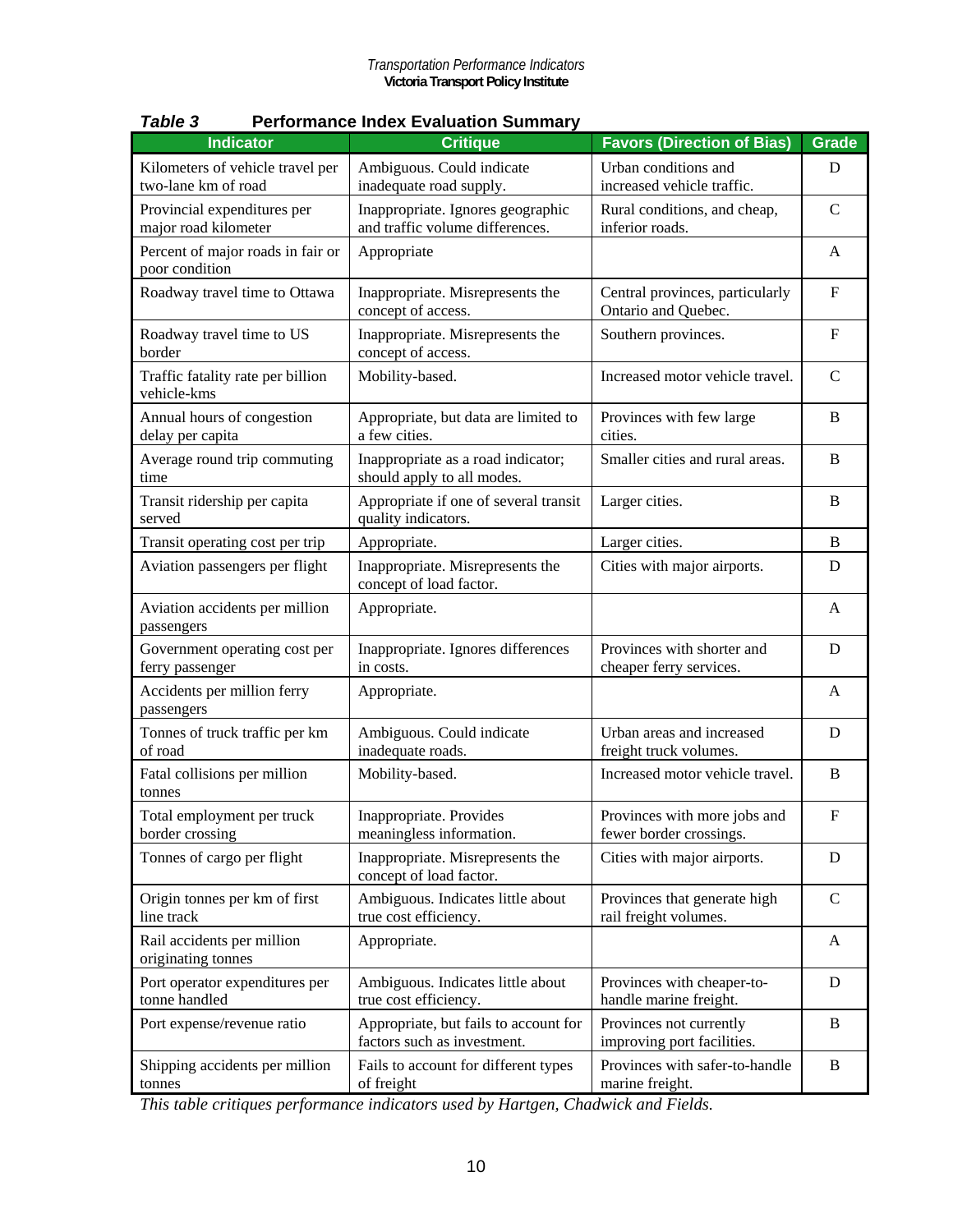## **Performance Index Bias**

Overall, Hartgen, Chadwick and Fields' performance index favors mobility over accessibility and automobile transport over other modes, as indicated by the use of volume and distance-based indicators which assume that increased vehicle travel improves transport system performance and imposes no additional costs or risks. The report provides no discussion of these issues although they are widely acknowledged by transportation professionals (Levinson and El-Geneidy 2006; Litman 2003).

The index evaluates automobile travel more sensitively than other modes. Six of eight highway indicators reflect service quality (roadway condition, travel times, congestion delays, fatality rates), but public transit is evaluated based only on outcomes (ridership) and cost efficiency (operating costs); non-motorized modes are ignored altogether although they serve more total trips than public transit, air, rail or marine. The authors might claim they are simply responding to demands (most personal travel is currently by automobile) and data constraints (data on walking, cycling and public transit are limited), but this reflects a self-fulfilling prophecy: inadequate data results in undervaluation and underinvestment in alternative modes, resulting in inadequate data collection. The report fails both to discuss these issues and to recommend reforms.

Another indicator of bias is the lack of consideration of transport energy consumption as an indicator. This is both an economic and an environmental issue, since energy is a major economic cost to consumers and businesses, in addition to imposing ecological damages and risks.

The authors' bias is indicated by the following quote (p. 52),

A particularly thorny area of evaluation is the impact of transportation investment on induced travel and development. This is a subject of considerable research in recent years, but the findings remain elusive. Even the definitions of such terms as "induced travel" are open to a wide variety of interpretation and measurement problems. While many researchers believe that these impacts exist, it is extremely difficult to demonstrate their presence even for aggregate investments and certainly for a specific project. For this first round, we take the conservative position that these impacts are not sufficiently quantifiable for measurement at the provincial level.

This statement is inaccurate and indicates the authors are either ignorant or intentionally misrepresenting current knowledge regarding induced travel. A 1994 study by leading transportation economists concludes that expanding congested roadways induces significant amounts of additional vehicle travel, and provided guidance for modeling induced travel effects (SACTRA 1994). In 1996 a special edition of the journal *Transportation* was devoted to induced travel which included numerous articles on the subject. Many other studies and articles on the subject have been published in the professional literature since (Litman 2001). Ignoring induced travel exaggerates highway expansion benefits, leading to waste, which is the opposite of *conservative*.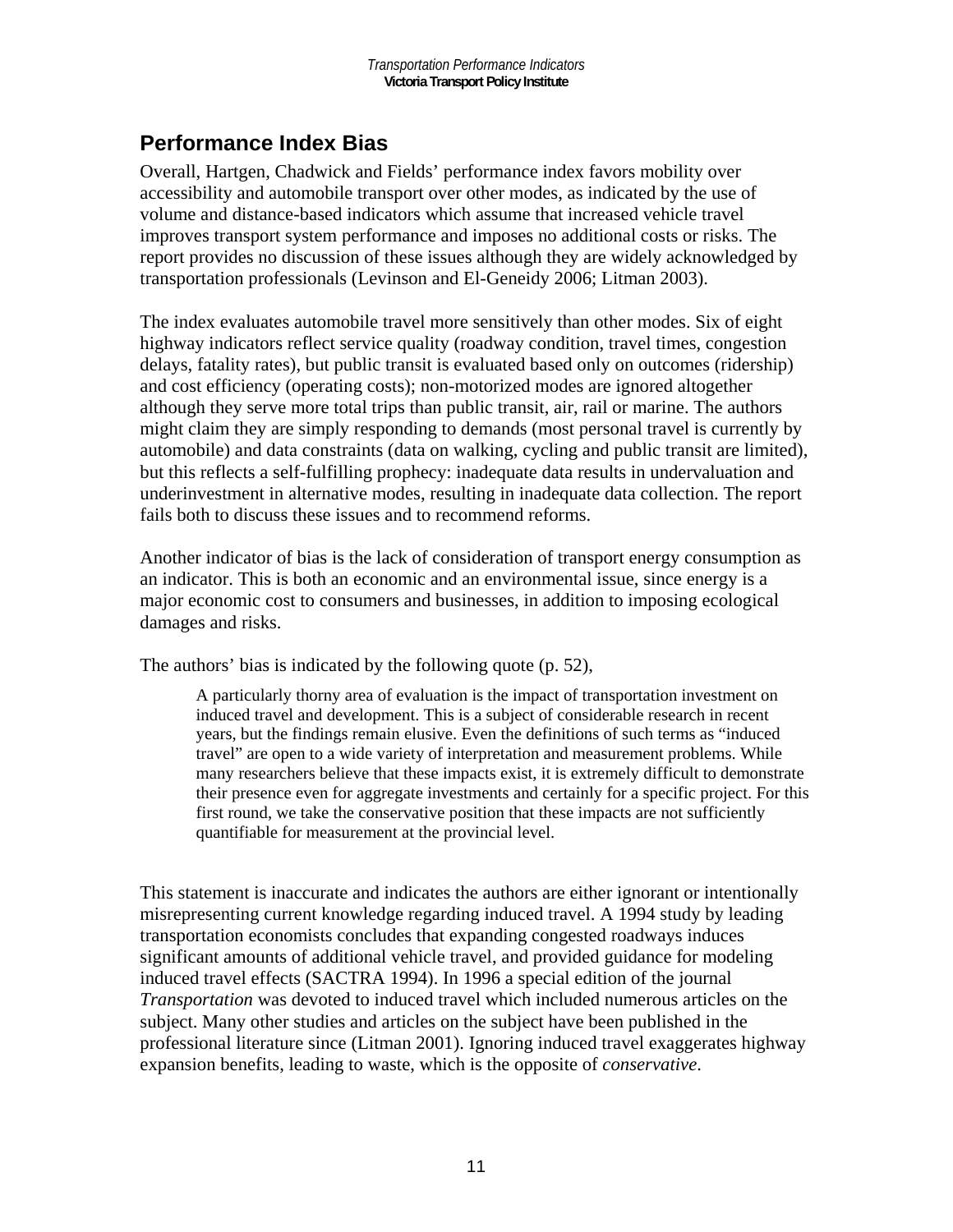## **Conclusions**

Performance evaluation indicates an organization's progress (or lack thereof) toward its goals and objectives. This is essential for effective planning and management. Which indicators are used and how they are defined can significantly affect analysis results, and therefore planning decisions.

Various professional organizations offer guidance on transport performance evaluation. Current practices apply indicators that reflect accessibility rather than just mobility, multiple modes rather than just automobile transport, and diverse planning objectives rather than just vehicle traffic conditions.

The report, *Transportation Performance of the Canadian Provinces* by Hartgen, Chadwick and Fields applies a unique set of 23 indicators to evaluate provincial transportation systems. A few of these indicators are appropriate and widely used, but some are ambiguous and biased, and several are illogical. The study makes interprovincial comparisons that are inappropriate due to substantial geographic, demographic and economic differences.

The results of this analysis are useless for planning and management. They imply that increasing motor vehicle travel and freight transport volumes are inherently beneficial. They provide no guidance on public transit service quality, nonmotorized transportation, or factors such as consumer costs and fuel efficiency. If applied they would bias decisions to favor mobility over accessibility and automobile travel over other modes.

Transportation professionals sincerely interested in performance evaluation can find plenty of good information resources for developing useful and appropriate indicators. Hartgen, Chadwick and Fields provide a useful service by demonstrating what not to do.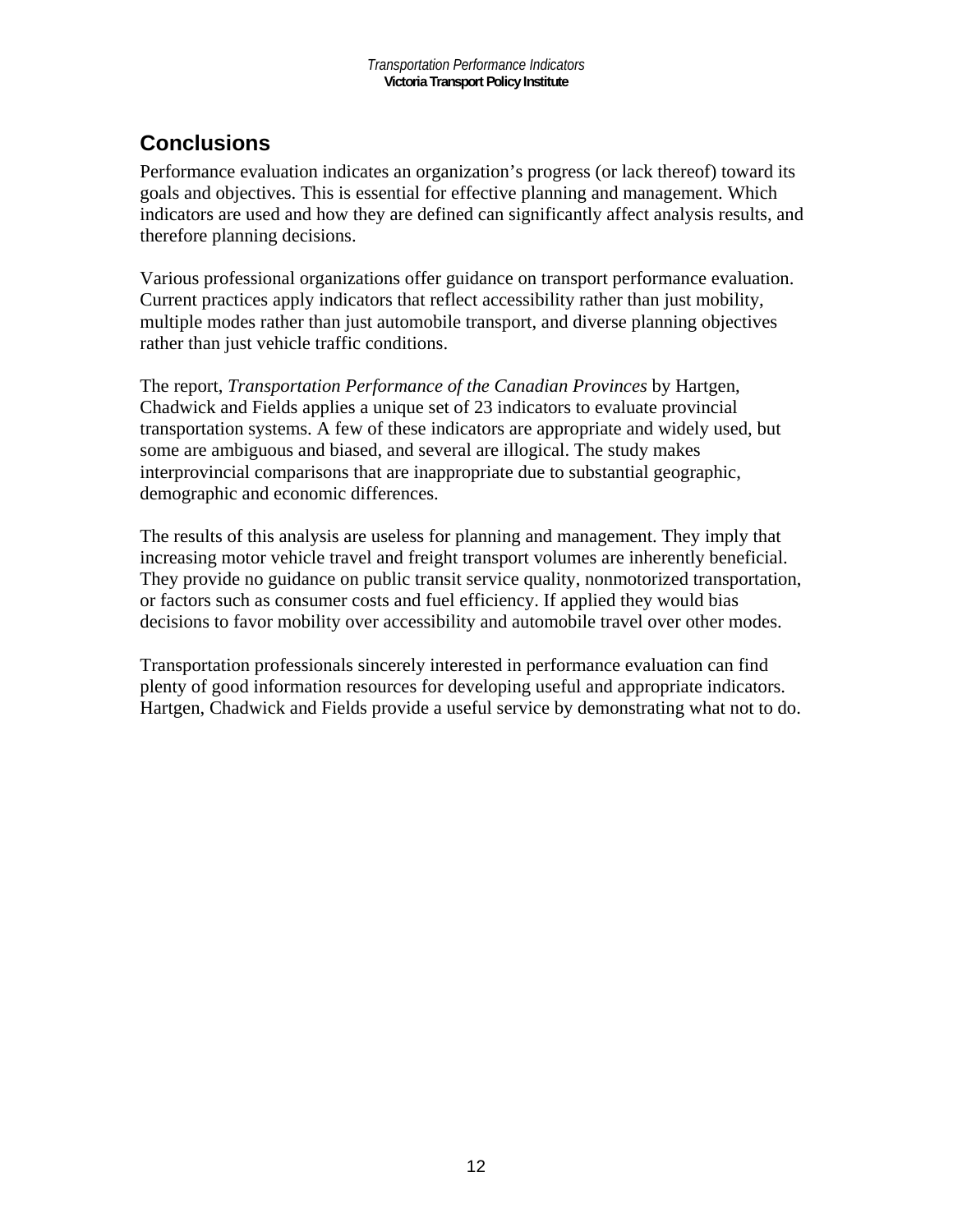## **References and Information Resources**

CalTrans (2008), *Transportation System Performance Measures* (TSPM), California Department of Transportation (www.dot.ca.gov/hq/tsip/index.php).

CST (2003), *Sustainable Transportation Performance Indicators*, Centre for Sustainable Transportation (www.cstctd.org); at http://cst.uwinnipeg.ca/completed.html.

CTE (2008), *Improved Methods For Assessing Social, Cultural, And Economic Effects Of Transportation Projects*, NCHRP Project 08-36, TRB (www.trb.org) and AASHTO; at www.statewideplanning.org/\_resources/234\_NCHRP-8-36-66.pdf.

FHWA (2000), *Transportation Performance Measures Toolbox*, Federal Highway Administration (www.ops.fhwa.dot.gov/travel/deployment\_task\_force/perf\_measures.htm).

GPI (2008), *The GPI Transportation Accounts: Sustainable Transportation in Halifax Regional Municipality*, GPI Atlantic (www.gpiatlantic.org); at www.gpiatlantic.org/pdf/transportation/hrmtransportation.pdf.

David T. Hartgen, Claire G. Chadwick and M. Gregory Fields (2008), *Transportation Performance of the Canadian Provinces*, Fraser Institute (www.fraserinstitute.org); at www.fraserinstitute.org/researchandpublications/publications/6266.aspx.

Kittleson & Associates (2003), *Guidebook for Developing a Transit Performance-Measurement System*, TCRP Web Document 88, Transportation Research Board (www.trb.org); at http://gulliver.trb.org/publications/tcrp/tcrp\_report\_88/intro.pdf.

David Levinson and Ahmed El-Geneidy (2006), *Development of Accessibility Measures*, Report No. 1 in the Series: Access to Destinations (Mn/DOT 2006-16), University of Minnesota Center for Transportation Studies (www.cts.umn.edu/access-study/publications).

Todd Litman (2001), "Generated Traffic: Implications for Transport Planning," *ITE Journal*, Vol. 71, No. 4, ITE (www.ite.org), April 2001, pp. 38-47; at www.vtpi.org/gentraf.pdf.

Todd Litman (2003), "Measuring Transportation: Traffic, Mobility and Accessibility," *ITE Journal* (www.ite.org), Vol. 73, No. 10, October, pp. 28-32; at www.vtpi.org/measure.pdf.

Todd Litman (2007), "Developing Indicators For Comprehensive And Sustainable Transport Planning," *Transportation Research Record 2017*, TRB (www.trb.org), 2007, pp. 10-15.

Peter Mackie (1996), "Induced Traffic and Economic Appraisal," *Transportation*, Vol. 23.

OTM (2008), *Transportation Performance Measures*, Office of Transportation Management, Federal Highway Administration (www.fhwa.dot.gov/planning/toolbox).

*Performance Measurement Exchange* (http://knowledge.fhwa.dot.gov/cops/pm.nsf/home), is a website supported by FHWA and TRB to promote better transportation decision-making.